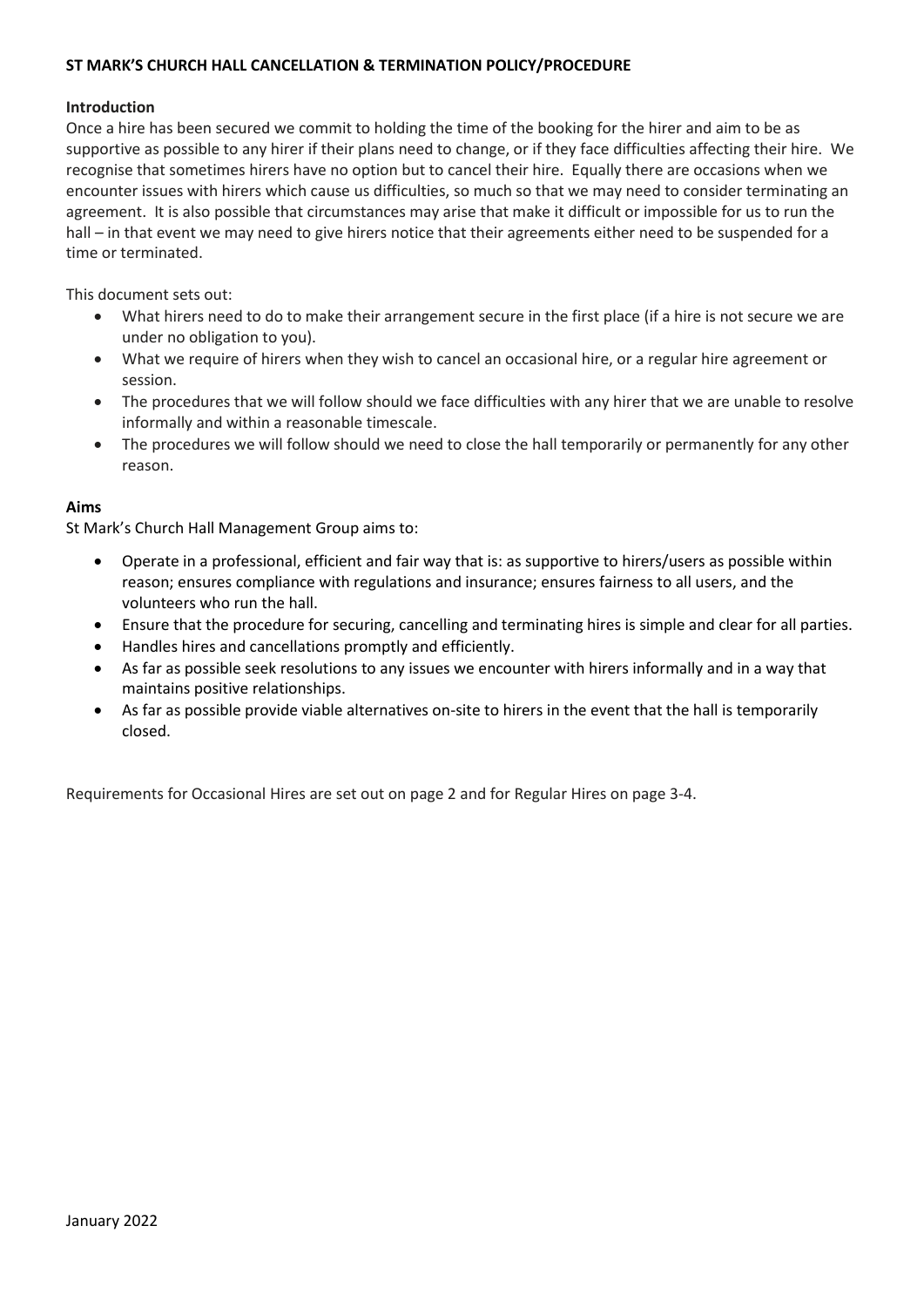## **OCCASIONAL HIRES**

#### **Your hire is only secured when you have:**

- Completed and agreed a hire form including our standard and Covid Terms & Conditions, and other information for hirers.
- Paid for your hire plus £25 refundable deposit in full, which we require as soon as possible after you have supplied the completed/agreed hire form.

## **Third party providers:**

- If you are bringing in a 3<sup>rd</sup> party to provide a bouncy castle/play inflatable or other entertainment we must receive a copy of their insurance letter evidencing that they have appropriate liability cover.
- We require this as soon as possible after you have secured the booking and at the very latest 5 days in advance of your booking.

# **Please note:**

- We will not allow access to the hall or issue a key to you unless we have received the necessary payment and paperwork, including any third party insurance details, in advance of the hire taking place.
- If we do not receive your payment by the deadline given we reserve the right to accept another hire, on the basis that your hire is only secured when full payment is received.

### **Cancellation:**

- If you need to cancel your booking for any reason it is helpful for us to know as soon as possible.
- Cancellations will be refunded up to 48 hours before your booking; there is no refund if you cancel within 48 hours of your booking.

### **Termination:**

• We may terminate your agreement if you fail to provide us with payment and/or the necessary paperwork by the deadlines indicated.

### **Termination procedure** – steps *(failure to resolve the matter at one step triggers move to the next step)*:

- 1. Reminder email sent in advance of the deadline previously issued to the hirer.
- 2. Email to the hirer requesting the necessary information and/or payment with a final deadline.
- 3. Final email indicating that the agreement is terminated; we will refund any monies paid either by bank transfer or, if you choose not to provide your bank details when asked we will send a cheque to your mailing address.

If during your hire it comes to our notice that you are using the hall for a purpose other than that agreed in the hire form, we reserve the right to ask you to leave the premises immediately. No refund will be given in this event.

We also reserve the right to decide not to deal with you in the future.

### **Hall closure:**

In the event that we have to temporarily or permanently close the hall:

- We will advise you as soon as possible that we are unable to provide the hall for your hire.
- Where possible we will give you at least 3 months' notice.
- We will refund all monies paid either by bank transfer or, if you choose not to provide your bank details when asked we will send a cheque to your mailing address.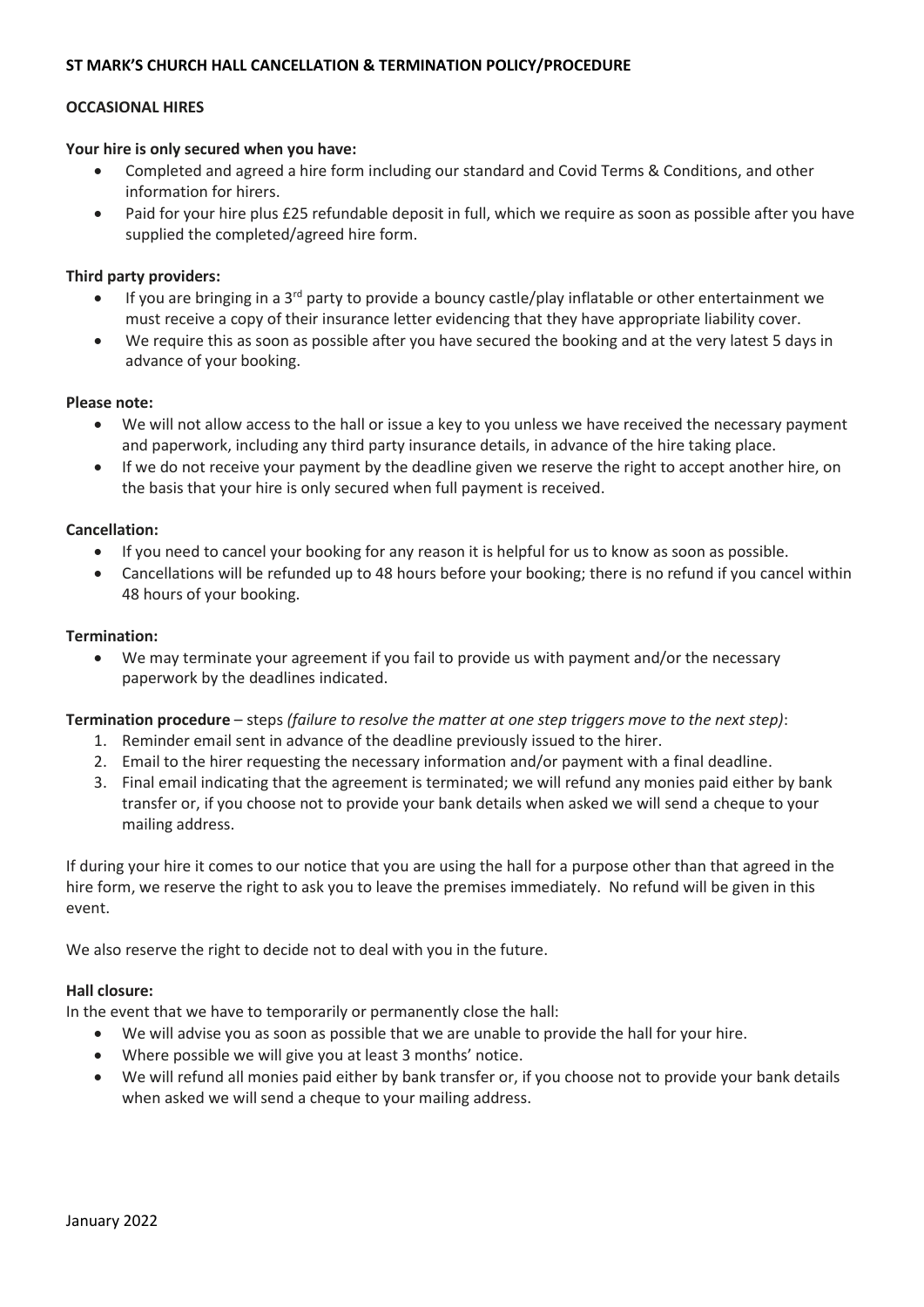### **REGULAR HIRES**

## **Your hire is only secured when you have satisfied all of the following:**

- Agreed a completed hire form including our standard and Covid Terms & Conditions and other information for hirers.
- Provided insurance documentation showing that you have appropriate liability cover.
- Provided your risk assessment (to include Covid risks and mitigation).
- Provided your safeguarding policy/guidelines (if you are working with children/young people without parents/carers present or with vulnerable adults).
- Paid either (a) your advance bond if you are paying by averaged monthly Standing Order, or (b) your first block booking if you are paying by the advance block booking method.

### **Cancellation:**

- If you need to cancel a regular session it is helpful for us to know a few days in advance if at all possible, e.g. to enable us to adjust the heating programme.
- If you need to cancel your full arrangement with us for any reason it is helpful for us to know as soon as possible so that we can make the necessary arrangements to close your agreement.
- Adjustments will be made to account for cancellation dependent on your agreement/method of payment, advance bond etc.

# **Termination policy:**

We may instigate our termination procedure with you if:

- You habitually do one or more of the following:
	- o stray beyond your agreed hire times without seeking permission or amending the terms of your regular hire to something more suited to your needs;
	- o use the hall for uses other than those agreed in the hire, without our prior agreement;
	- o leave the hall in a poor state of cleanliness/tidiness causing inconvenience to others;
	- o cause significant damage to the building or any fixtures, fittings or mobile items.
- *(for STO payers)* your STO payments stop or you fail to reimburse any additional payments owing within 1 month of the original payment deadline.
- *(for advance block bookers)* you habitually fail to pay for an advance block booking by the deadline given.

If by exception you are paying on the old 1 month in arrears system we may instigate the termination procedure with you if you habitually fail to pay by the deadline indicated in the monthly invoice and fail to respond satisfactorily to reminders/payment requests.

### **Termination procedure** – steps *(failure to resolve the matter at one step triggers move to the next step)*:

- 1. Email to the user raising the issue and giving a reasonable deadline (e.g. 2-4 weeks) to respond or resolve the matter (*this will usually follow previous contact since the termination procedure relates to issues of a more long standing, habitual nature*).
- 2. Formal letter issued as a first written warning, indicating that the conditions of hire have been breached and that continuance of the situation may result in termination of the hire agreement. A deadline of 10 working days will be issued for the hirer to resolve the matter. This letter will usually be issued by the Vicar or Church Warden and PCC will be notified.
- 3. Final written warning issued indicating that notice of termination will be issued if the matter is not resolved within 10 working days.
- 4. Formal notice given of termination with immediate effect. Arrangements will be made for the hirer to return their key(s) and remove any of their property that they may be storing on the premises.
- 5. If any debt situation has arisen that cannot be settled by any advance bond paid, we are within our rights to seek recourse through the small claims court if necessary.